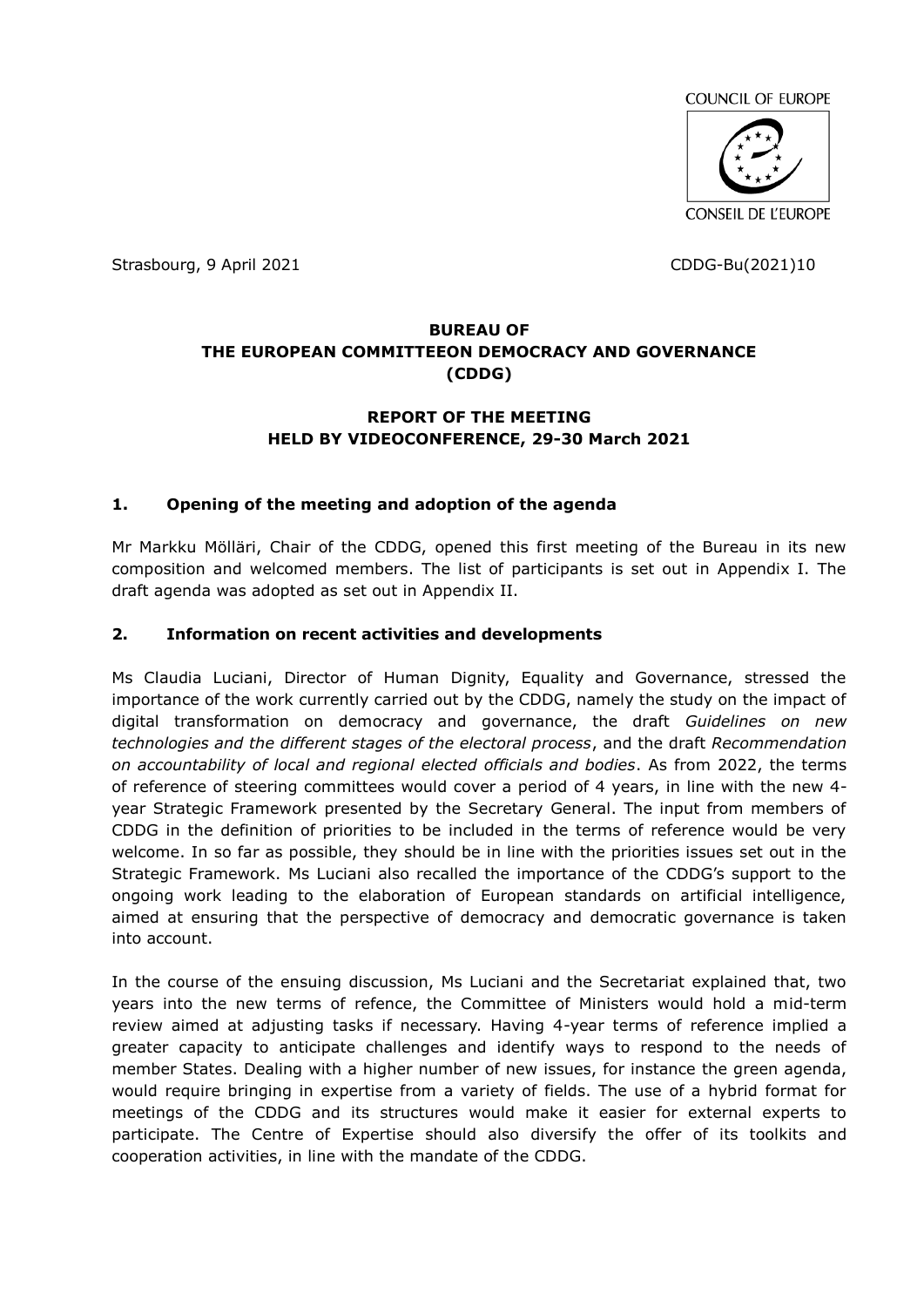## **3. Revision of the Work Plan for 2021**

The Secretariat presented proposed adjustments to the workplan for 2021 (document CDDG-Bu(2021)9, taking into account the progress with the implementation of the tasks and the savings due to the use of videoconferencing. It was proposed to have an informal consultation of the working group on democracy and technology (GT-DT) with Election Management Bodies (EMBs) in May and a meeting of the working group on accountability (GT-RE) in June. The exact dates would be communicated to the CDDG during the  $13<sup>th</sup>$ meeting.

The Bureau supported this revision and took the view that additional meetings or online consultations were desirable also as regards the Bureau.

## **4. 13th plenary meeting of the CDDG**

The Secretariat presented the draft agenda of the upcoming  $13<sup>th</sup>$  plenary meeting of the CDDG document CDDG(2021)OJ1 prov), and provided information on the state of preparation. It drew the Bureau's attention to the possible participation of a representative of the Venice Commission, a senior member of Government of Serbia, the chair of the Committee of Ministers' Rapporteur Group on Democracy (GR-DEM), among other guest participants and speakers.

The Bureau took note of the information.

## **5. State of implementation of the CDDG activities according to its terms of reference 2020-2021**

The Secretariat provided updated information on the activities of the working group on democracy and technology (GT-DT), including its fourth meeting (document GT-DT(2021)3).

The Bureau examined the draft study on digital transformation (task i, document CDDG-Bu(2021)1 which was ready for final adoption at the  $13<sup>th</sup>$  meeting. Following the request from Bureau members to be able to submit some final amendments, a deadline for such submissions was set on 7 April noon.

As regards the draft guidelines on new technologies and the different stages of the electoral process (task ii, document CDDG-Bu(2021)3 + Addendum), the Secretariat presented a draft structure. The Bureau considered that it went in the right direction, covering all important elements. Although it was not meant to duplicate existing work on e-voting, some elements of the electoral process (e.g. e-counting) deserved additional attention given their frequency.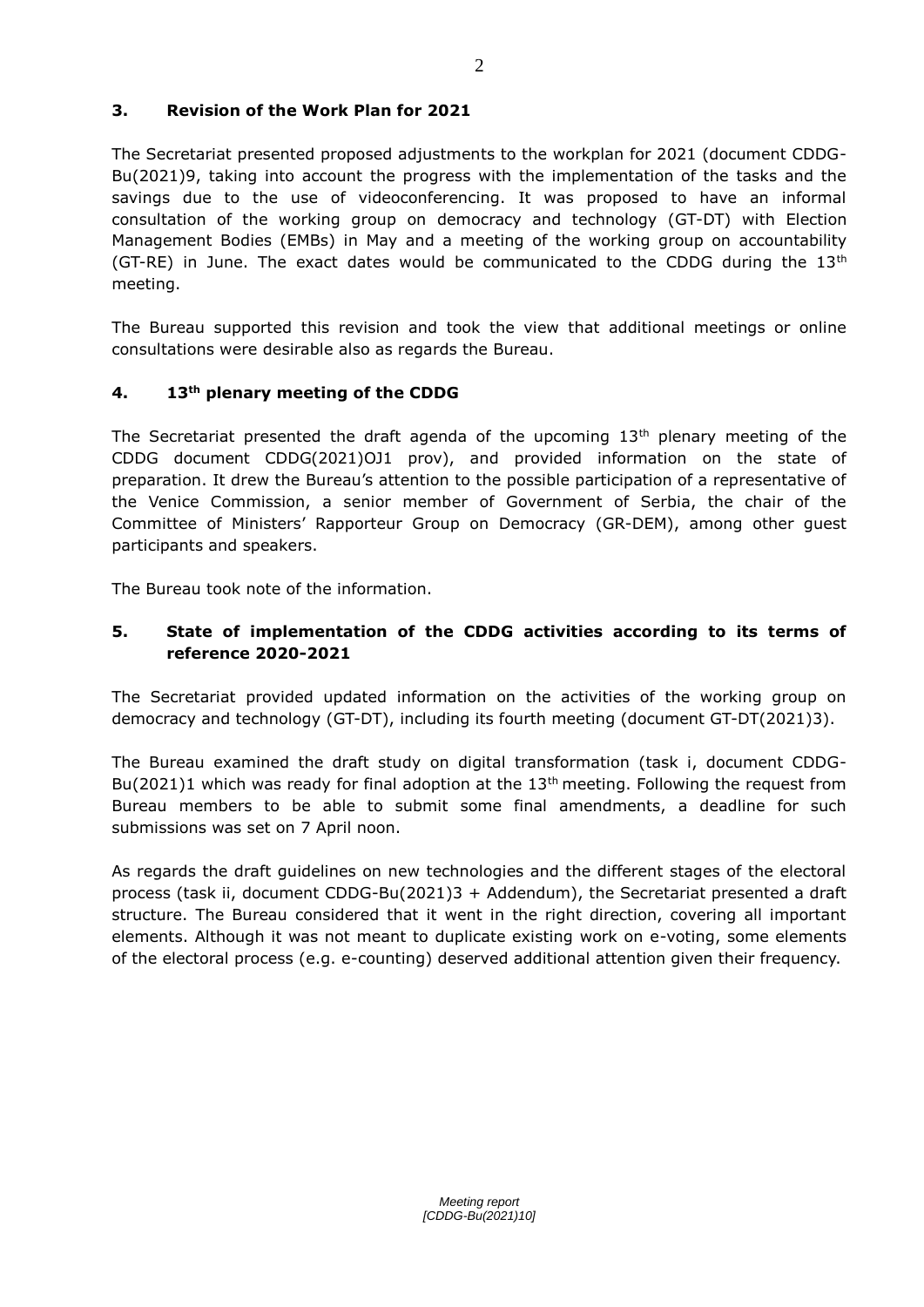The Secretariat provided updated information on the activities of the working group on accountability (GT-RE), including its third meeting (document GT-RE (2021)2) at which a preliminary draft of the Recommendation for the Committee of Ministers on democratic accountability of elected officials and bodies at local and regional level (document CDDG-Bu(2021)3 + addendum) had been examined. The Secretariat presented the structure of the draft new instrument and the results of the first discussions held in the GT-RE. In the ensuing discussion, Bureau members shared the views expressed by the GT-RE, including the importance of definitions; the need to place emphasis on ethics; the need for a systematic approach as regards the persons / body concerned and the relationship resulting between those in the accountability relationship; the importance of publicity, consultations and delegations of responsibilities; the need for specific and precise guidelines in the appendix to the future Recommendation.

## **6. Introduction of a 4-year strategic framework: implications and possible priorities for 2022-2025**

The Secretariat provided information on the 4-year Strategic Framework 2022-2025 recently presented by the Secretary General of the Council of Europe. This would have implications on the definition of the Committees' terms of reference (which should thus cover four years). The active input of members of steering committees in the identification of future priorities was to be welcome. The Secretariat presented a preliminary list of six core subjects and tasks which could be addressed/implemented by the CDDG in the years to come (as outlined in document CDDG-Bu(2021)4.

The Bureau held an exchange of views and supported the proposals, pointing to issues and subject-matters which deserved particular attention, including: keeping standards up-to-date, referring to the complementarity of the various tools and activities of the CDDG and the Centre of Expertise for Good Governance, pursuing the work on digital democracy/transformation including – as the case may be - artificial intelligence, ensuring continuity on the issue of elections – including the review meeting foreseen in Recommendation CM/Rec(2017)5 -, striking the right balance between work on multilevel governance and on local democracy, and strengthening interactions with other Council of Europe bodies.

# **7. Activities of the Centre of Expertise for Good Governance**

Ms Alina Tatarenko, Head of the Centre of Expertise for Good Governance, gave an overview of the ongoing projects and activities managed by the Centre of Expertise for Good Governance, concerning countries such as Greece, Lithuania, Serbia, the Slovak Republic and Ukraine. Requests for support projects had recently been submitted for Albania, Estonia, Malta and the Republic of Moldova. Overall, toolkits on best practice, risk management, strategic municipal planning enjoyed broad support from project countries. The Centre would soon embark on a revision of its Strategy, taking into account the priorities identified by the Secretary General in her strategic framework, as the current Strategy would end in 2021.

The Bureau took note of the above information and sought clarification of certain aspects. The example of a company offering consultancy services to the local authorities in Iceland and providing a digital toolkit on amalgamation was mentioned. Its experience would be useful for the Centre of Expertise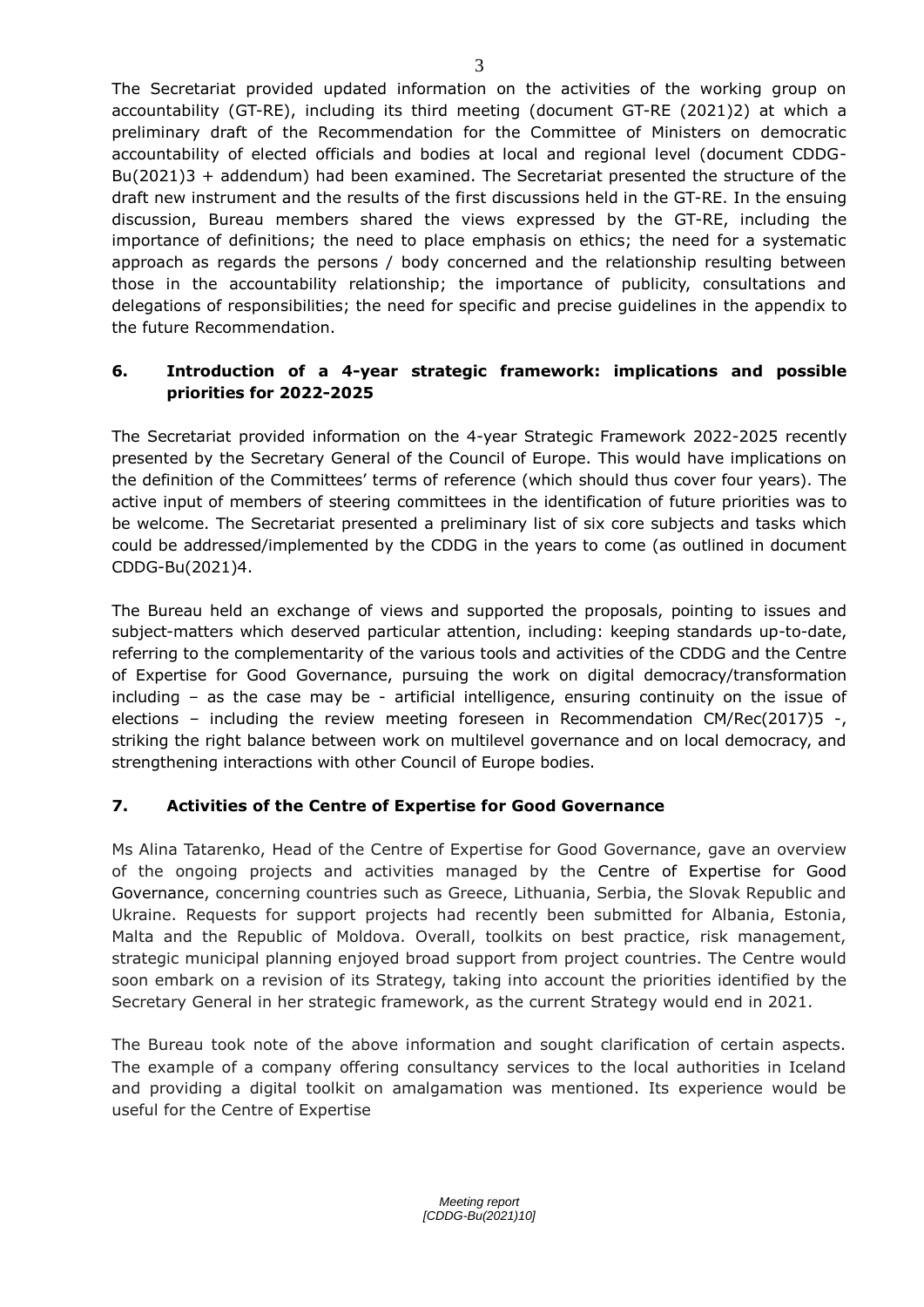## **8. Contribution to the World Forum for Democracy**

Ms Mary-Ann Hennessey, Head of the Division for Democratic Innovation, provided an overview of monthly working subjects scheduled for discussion in the context of the ongoing 12-month campaign – "Can Democracy Save the Environment?" conducted under the aegis of the 9<sup>th</sup> edition of the World Forum for Democracy (document CDDG-Bu(2021)5).

The Secretariat pointed out that the campaign offered a timely opportunity for the CDDG to contribute by means of short webinars on "the concept of 15-minutes cities" (April 2021), "public private partnerships for green city solutions (July 2021) and "green public administrations" (September 2021).

Bureau members supported the proposals. It was suggested that interactions should be sought with international initiatives planned in the Autumn such as the United Nations Climate Change Conference - COP 26 (Glasgow, November 2021) or the joint event for political leaders organised by France and the United Kingdom (Nancy, October 2021).

### **9. Contribution to the work of the CAHAI**

Mr Peter Andre (Austria) provided an update on the work of the Ad Hoc Committee on Artificial Intelligence and his contribution (document CDDG-Bu(2021)7). As the CDDG rapporteur on democracy and technology, he supports the work of the CAHAI in the fields of AI in the public sector and democracy. The involvement had been intensive given the number of working groups. He thanked the Secretariat for its support.

The Bureau took note of the information.

## **10. Chairmanship of the Committee of Ministers**

The Secretariat provided a brief overview of recent events taking place under the Presidency of Germany of the Committee of Ministers (November 2020-May 2021). The detailed list could be found on a dedicated Council of Europe [webpage.](https://www.coe.int/en/web/presidency) Turkey had recently decided to withdraw from the Council of Europe Convention on Preventing and Combating Violence Against Women and Domestic Violence (Istanbul Convention). This unprecedented development in the history of the organisation had prompted a joint declaration by the German Presidency, the Secretary General of the Council of Europe and the President of the Parliamentary Assembly.

The Bureau took note of the information.

## **11. Activities of the Committee of Ministers and other Council of Europe bodies**

The Secretariat presented a document providing an overview of activities and initiatives by other Council of Europe bodies in areas of interest to the CDDG given its terms of reference (document CDDG-Bu(2021)7).

The Bureau took note of the information.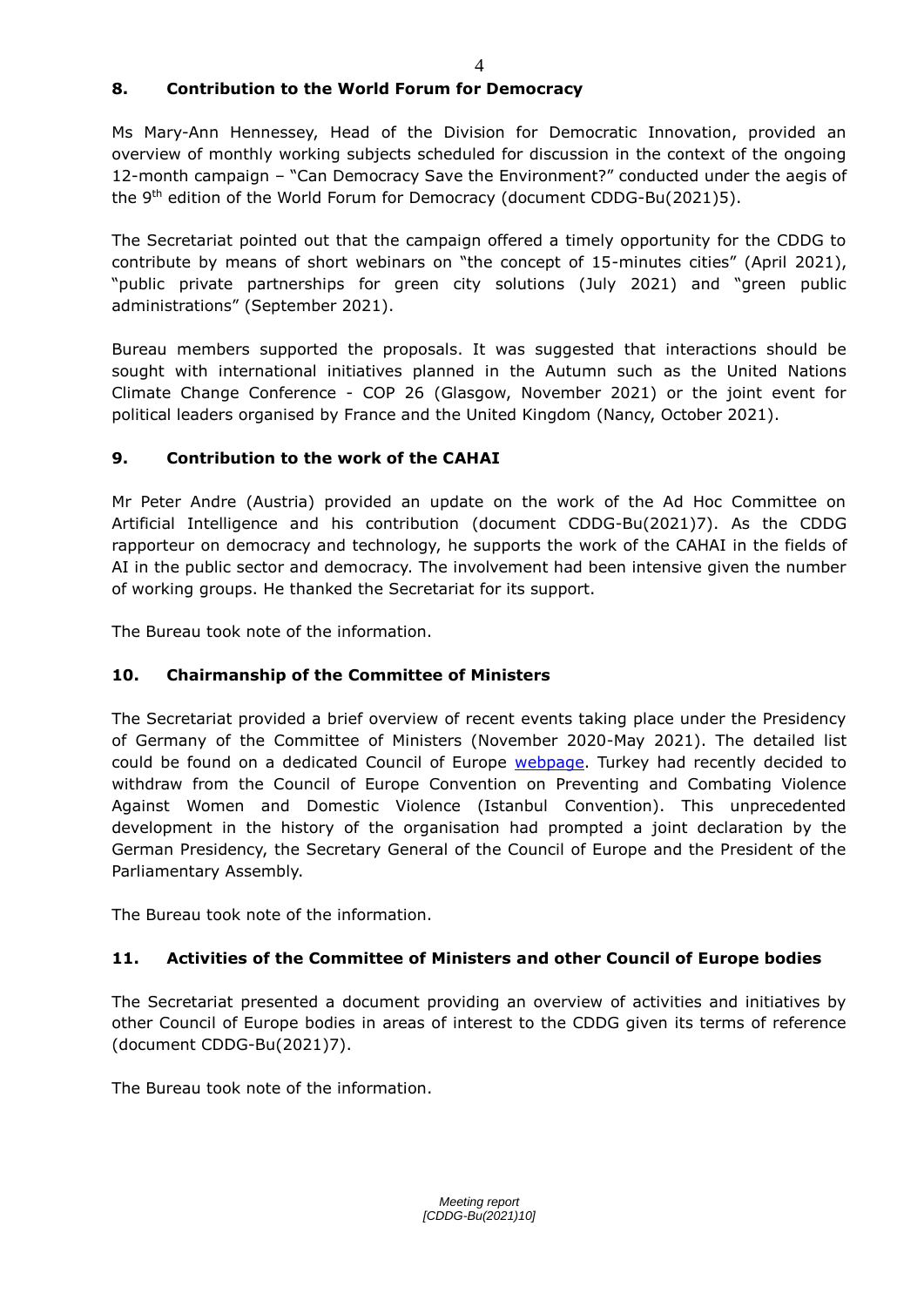### **12. Gender mainstreaming in the work of the CDDG**

The gender equality rapporteurs, Mr Edwin Lefebre (Belgium, Flanders) and Ms Siobhan Smyth (United Kingdom), and the Secretariat presented a set of draft internal guidelines on gender mainstreaming in the work of the CDDG (document CDDG-Bu(2021)8), for possible approval by the Committee at its 13<sup>th</sup> meeting.

The Bureau expressed its support for the initiative and the proposals included in the guidelines. The Bureau also agreed that the Rapporteurs be given the opportunity to present to the CDDG an overview of their activities and the Committee's contribution to gender equality through its work.

### **13. Other business**

None.

#### **14. Next meeting**

The next Bureau meeting would be held on 14-15 October 2021. Prior to that date, informal consultations (via BlueJeans) may be organised by the Secretariat, as required.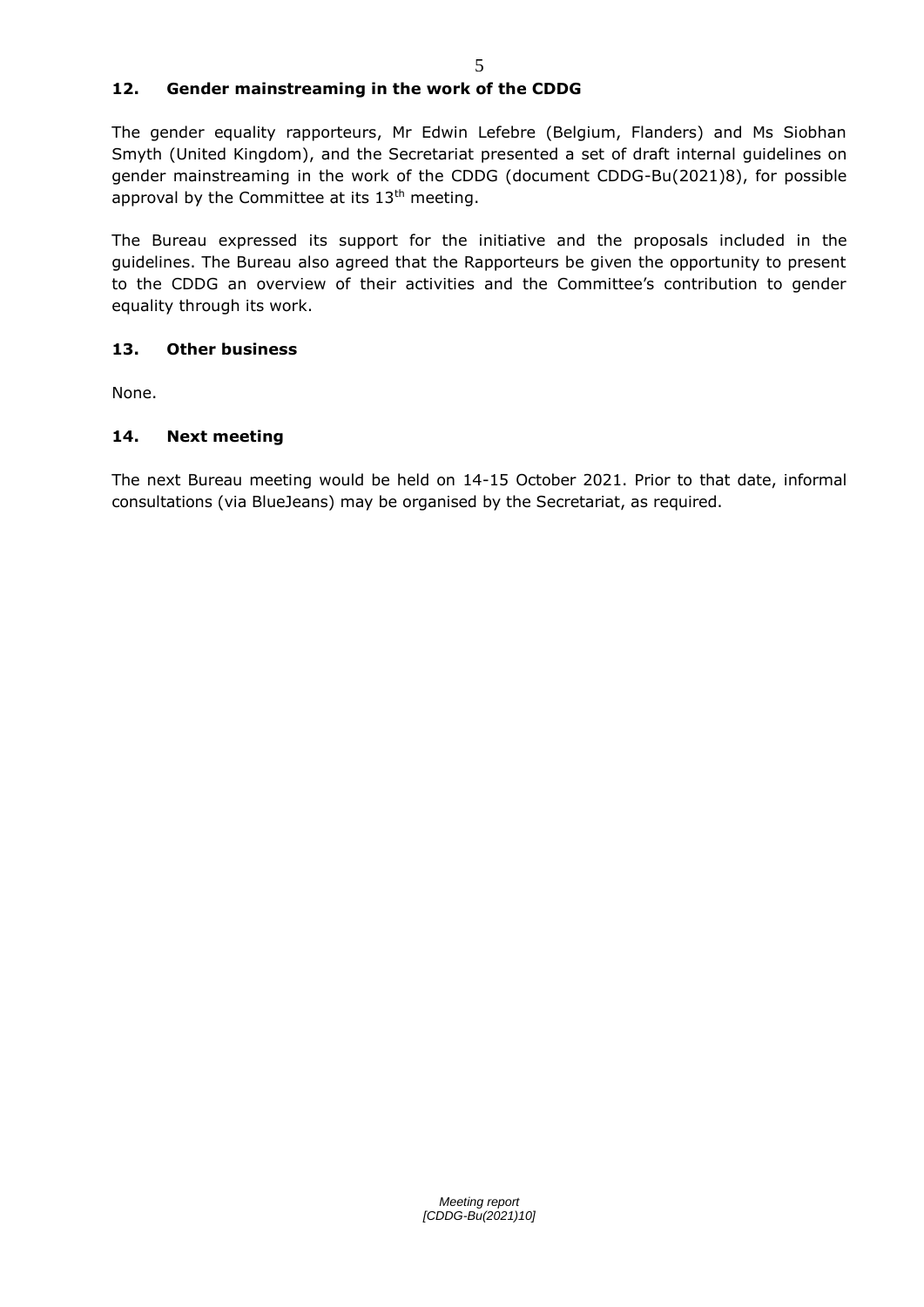### **LIST OF PARTICIPANTS**

#### **CHAIR / PRESIDENT**

Mr Markku MÖLLÄRI, Ministerial adviser, Department for Local Affairs and Regional Administration, Ministry of Finance, HELSINKI

#### **OTHER MEMBERS / AUTRES MEMBRES**

Mr Peter ANDRE, Ministry of Interior, Senior Expert for Legal Affairs, Wien, Austria,

Mr Francesco GIUSTINO, Presidenza del Consiglio dei Ministri, D.A.R.A. - Ufficio Attività Internazionali, ROMA

Ms Albana KOÇIU, Director of the Department of Public Administration

Mr Edwin LEFEBRE, Ministry of the Flemish Community, Agency for Home Affairs, **BRUSSELS** 

Mr Paul ROWSELL, Head of Governance Reform and Democracy Unit, Ministry of Housing, Communities and Local Government, LONDON

Ms Stefanía TRAUSTADÓTTIR, Senior Advisor, Local Government, Department of Local Government and Regional Policy, Ministry of Transport and Local Government, REYKJAVÍK

### **OTHER PARTICIPANTS / AUTRES PARTICIPANTS**

Ms Siobhan SMYTH, Senior Policy Adviser, Governance Reform and Democracy Unit, Ministry of Housing, Communities and Local Government, LONDON

Ms Gurpal CHEEMA, Policy Adviser, Governance Reform and Democracy Unit, Ministry of Housing, Communities and Local Government, LONDON

#### **SECRETARIAT**

Ms Claudia LUCIANI, Director of Human Dignity, Equality and Governance / Directorate General of Democracy

Ms Sonia SIRTORI, Head of the Democratic Governance Division – Secretary of the CDDG - Directorate of Human Dignity, Equality and Governance, Directorate General of Democracy

Mr Christophe SPECKBACKER, Administrator – Democratic Governance Division / Directorate of Human Dignity, Equality and Governance / Directorate General of Democracy

Ms Alina TATARENKO – Head of the Centre of Expertise for Good Governance / Democratic Governance Division / Directorate of Human Dignity, Equality and Governance / Directorate General of Democracy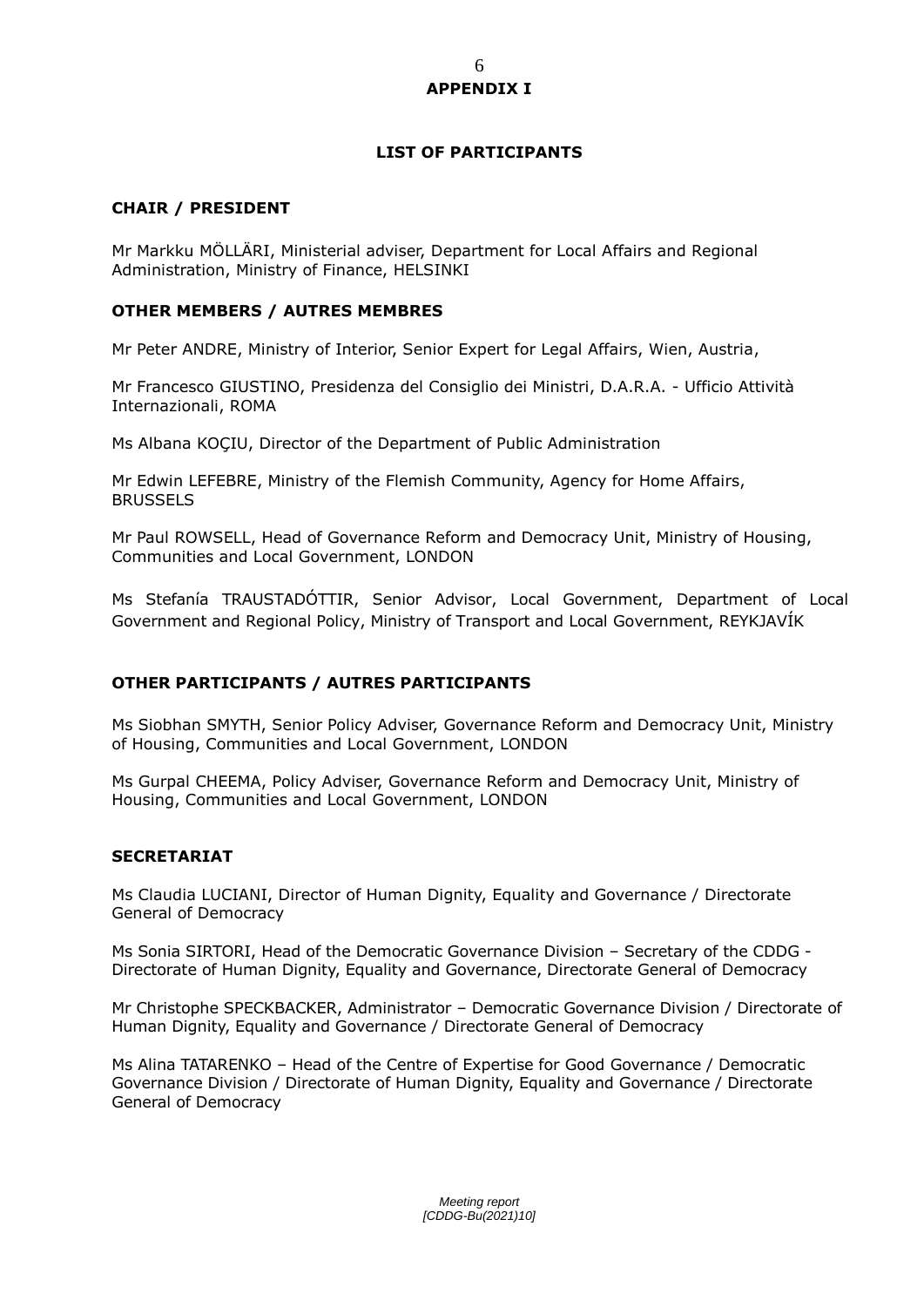Ms Mary Ann HENNESSEY, Head of the Democratic Innovation Division / Directorate of Human Dignity, Equality and Governance / Directorate General of Democracy

Mr Stefan STANKOVIC, Democratic Governance Division / Directorate of Human Dignity, Equality and Governance / Directorate General of Democracy

Ms Isabelle ETTER - Assistant

Mr Adrian Waters – Trainee

#### **Interpreters / Interprètes**

Ms Katia DI STEFANO Ms Elisabetta BASSU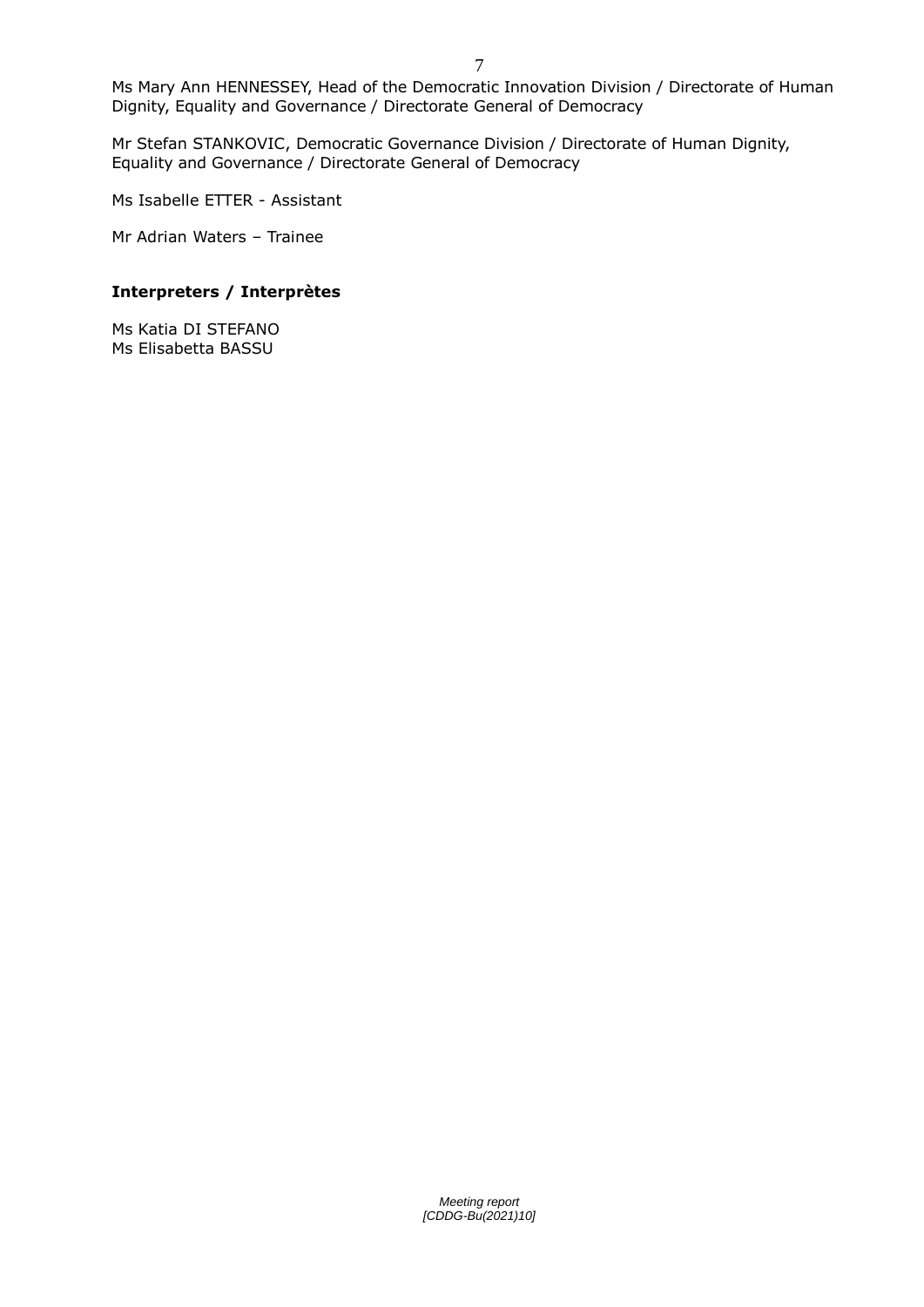#### 8 **APPENDIX II**

### **AGENDA**

| 1.  | Opening of the meeting and adoption of the agenda                                                                                                                                                                                                                                                                         | [CDDG-Bu(2021)OJ1]                                                  |
|-----|---------------------------------------------------------------------------------------------------------------------------------------------------------------------------------------------------------------------------------------------------------------------------------------------------------------------------|---------------------------------------------------------------------|
| 2.  | <b>Information on recent activities and developments</b>                                                                                                                                                                                                                                                                  |                                                                     |
| 3.  | <b>Revision of the Work Plan for 2021</b>                                                                                                                                                                                                                                                                                 |                                                                     |
|     | Information by the Secretariat<br>[CDDG-Bu(2021)9]                                                                                                                                                                                                                                                                        |                                                                     |
| 4.  | 13 <sup>th</sup> plenary meeting of the CDDG                                                                                                                                                                                                                                                                              |                                                                     |
|     | Consideration of the preliminary draft agenda                                                                                                                                                                                                                                                                             | [CDDG(2021)OJ1 prov.]                                               |
| 5.  | State of implementation of the CDDG activities according to its terms of<br>reference 2020-2021                                                                                                                                                                                                                           |                                                                     |
|     | Democracy and technology<br>Report of the 4th meeting of the Working Group on democracy<br>and technology<br>Examination of the draft study on digital transformation (task i)<br>Consideration of the outline of the draft guidelines on new technologies and the<br>different stages of the electoral process (task ii) | [GT-DT(2021)3]<br>[CDDG-Bu(2021)1]<br>$[CDDG-Bu(2021)2 + Addendum]$ |
|     | Democratic accountability<br>Report of the 3rd meeting of the Working Group on accountability                                                                                                                                                                                                                             |                                                                     |
|     | Consideration of a preliminary draft recommendation for the Committee of<br>Ministers on democratic accountability of elected officials and bodies at local and<br>regional level (task iii)                                                                                                                              | [GT-RE(2021)2]<br>$[CDDG-Bu(2021)3 + Addendum]$                     |
| 6.  | Introduction of a 4-year Strategic Framework: implications and exchange of<br>views on possible priorities for 2022-2025                                                                                                                                                                                                  | [CDDG-Bu(2021)4]                                                    |
|     | Strategic Framework of the Council of Europe                                                                                                                                                                                                                                                                              | [SG/Inf(2020)34]                                                    |
| 7.  | <b>Activities of the Centre of Expertise for Good Governance</b>                                                                                                                                                                                                                                                          |                                                                     |
| 8.  | <b>Contribution to the World Forum for Democracy</b>                                                                                                                                                                                                                                                                      | [CDDG-Bu(2021)5]                                                    |
| 9.  | <b>Contribution to the work of the CAHAI</b><br>[CDDG-Bu(2021)6]                                                                                                                                                                                                                                                          |                                                                     |
| 10. | <b>Chairmanship of the Committee of Ministers</b>                                                                                                                                                                                                                                                                         | <b>Events</b>                                                       |
| 11. | Activities of the Committee of Ministers and other Council of Europe bodies                                                                                                                                                                                                                                               |                                                                     |

*[CDDG-Bu(2021)7]*